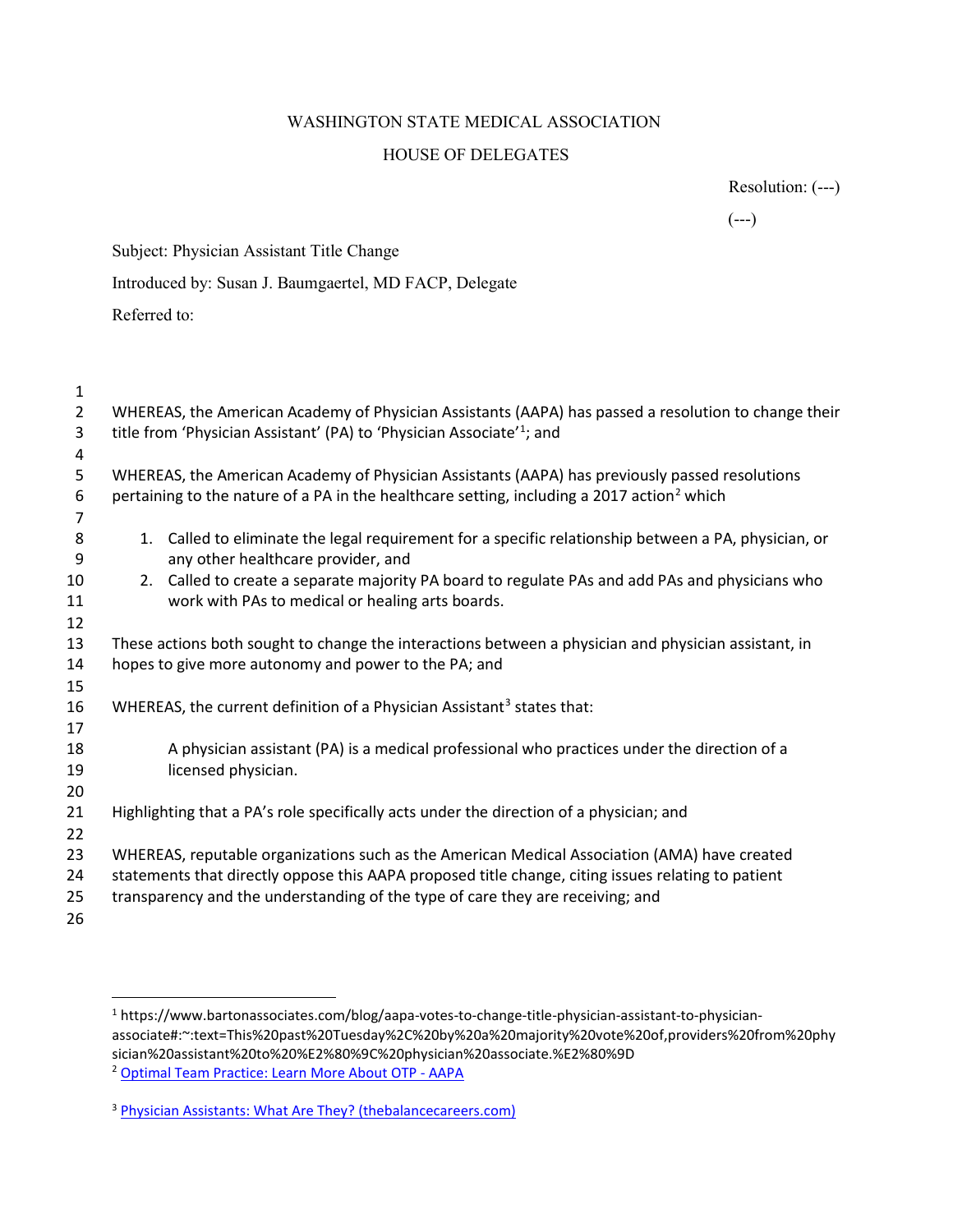| 27 | WHEREAS, the American Medical Association (AMA) has previously campaigned against other title              |
|----|------------------------------------------------------------------------------------------------------------|
| 28 | changes through the #Stopthecreep <sup>4</sup> advocacy campaign which attempted to spread awareness about |
| 29 | the inappropriate expansion of non-physicians into physicians' scope of practice. This campaign was        |
| 30 | paired with legislative advocacy that resulted in <sup>5</sup> :                                           |
| 31 |                                                                                                            |
| 32 | A letter from the AMA presented to South Dakota House of Representatives where the AMA<br>$\bullet$        |
| 33 | strongly opposed a House Bill (HB 1163) which would have allowed physician assistants to                   |
| 34 | practice without physician involvement,                                                                    |
| 35 | A letter from the AMA to Maryland legislators that strongly opposed a Maryland House and<br>$\bullet$      |
| 36 | Senate (HB 182 and SB 169) which would have allowed podiatrists to use the term "podiatric                 |
| 37 | physician."                                                                                                |
| 38 | A comment letter to Georgia Governor Kemp where the AMA encouraged the governor to veto<br>$\bullet$       |
| 39 | a Georgia Senate Bill (SB 321) that would allow APRNs to order diagnostic imaging studies, a task          |
| 40 | that traditionally has been at the discretion of a physician.                                              |
| 41 |                                                                                                            |
| 42 | These actions highlight the AMA's urgency in combating infringement on the scope of practice; and          |
| 43 |                                                                                                            |
| 44 | WHEREAS, other medical organizations, including The American Academy of Dermatology Association            |
| 45 | (AADA), The American College of Radiology (ACR), and The American Osteopathic Association (AOA),           |
| 46 | have all come out with statements that strongly oppose the title change of Physician Assistant to          |
| 47 | Physician Associate. In these statements they highlight concerns relating to:                              |
| 48 |                                                                                                            |
| 49 | The shift from physician-led to 'physician-optional' practice in healthcare,<br>$\bullet$                  |
| 50 | A lack of transparency in what type of care the patient is receiving,<br>$\bullet$                         |
| 51 | Muddling of roles and responsibilities between non-physicians and physicians.<br>$\bullet$                 |
| 52 |                                                                                                            |
| 53 | WHEREAS, a joint statement by several medical organizations <sup>6</sup> , including:                      |
| 54 |                                                                                                            |
| 55 | American Academy of emergency Medicine (AAEM)<br>$\bullet$                                                 |
| 56 | AAEM Resident and Student Association (AAEM/RSA)<br>$\bullet$                                              |
| 57 | American College of Osteopathic emergency Physicians (ACOEP)<br>$\bullet$                                  |
| 58 | ACOEP-Resident Student Organization (ACOEP-RSO)<br>$\bullet$                                               |
| 59 | American college of emergency Physicians (ACEP)<br>$\bullet$                                               |
| 60 | Council of Residency Directors in emergency Medicine (CORD)                                                |
| 61 | <b>Emergency Medicine Residents' Association (EMRA)</b>                                                    |
| 62 | Society of Academic emergency Medicine (SAEM)<br>$\bullet$                                                 |
| 63 | SAEM-Residents and Medical Students (SAEM-RAMS)                                                            |
| 64 |                                                                                                            |
| 65 | Uniformly concluded that medical care in the United States should be 'physician-led' and highlighted the   |
| 66 | importance of preserving the scope of physician work. These groups state that physicians should            |

- continue to play a lead role in shaping standards for medical education;
- 

 https://www.ama-assn.org/practice-management/scope-practice/ama-successfully-fights-scope-practiceexpansions-threaten

https://www.ama-assn.org/press-center/ama-statements/statement-aapa-change-physician-assistant-title

https://www.aaem.org/UserFiles/file/AllEMorgjointstatementrepostgradtrainingofNPandPAs.pdf